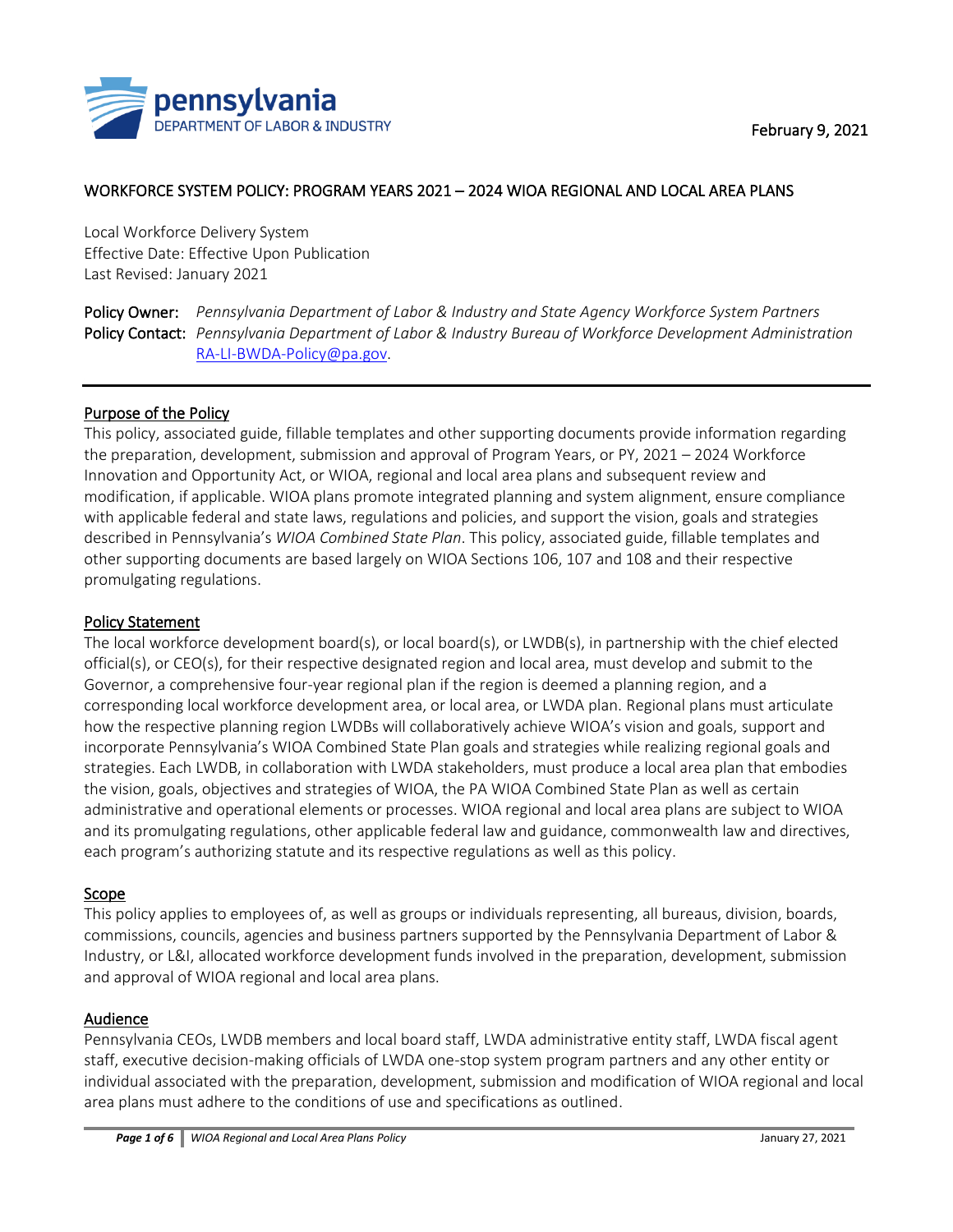# Related State Policies

WSP No. 121-04 PA CareerLink® System Operator WSP No. 121-03 Memorandum of Understanding, or MOU, for the One-Stop Delivery System WSP No. 01-2015 Pennsylvania's Workforce System of Record (Change 1)

### **Definitions**

Chief elected official, or CEO,is the chief elected executive officer of a unit of general local government in a local workforce development area. By legislation, the CEO is financially liable for workforce funds allocated to a local workforce development area. The CEO is also responsible for appointing local workforce development board members, approving the local workforce development board budget and serving as the local grant recipient.

Commonwealth Workforce Development System, or CWDS,is the sole data-management and reporting system of record used for all data collection and reporting related to all WIOA Title-I and Title-III, Wagner-Peyser Act and Trade Act-related activity in Pennsylvania.

Core programsare the partner programs found in WIOA title I (Adult, Dislocated Worker and Youth); title II (Adult Education); title III (Wagner-Peyser); and title IV (Vocational Rehabilitation).

Individuals with a barrier to employmentis a member of one (1) or more of the following populations:

- A. Displaced homemakers;
- B. Low-income individuals;
- C. Indians, Alaska Natives and Native Hawaiians, as such terms are defined in WIOA Sec. 166;
- D. Individuals with disabilities, including youth who are individuals with disabilities;
- E. Older individuals (to mean an individual age 55 or older);
- F. Ex-offenders;
- G. Homeless individuals (as defined in section 41403(6) of the Violence Against Women Act of 1994 (42 U.S.C. 14043e-2(6)), or homeless children and youths (as defined in section 725(2) of the McKinney-Vento Homeless Assistance Act (42 U.S.C. 11434(a)(2));
- H. Youth who are in or have aged out of the foster care system;
- I. Individuals who are English language learners, individuals who have low levels of literacy, and individuals facing substantial cultural barriers;
- J. Eligible migrant and season farmworkers, as defined in WIOA Sec. 167(i);
- K. Individuals within two (2) years of exhausting lifetime eligibility under part A of title IV of the Social Security Act (42 U.S.C. 601 et. seq.);
- L. Single parents (including single pregnant women);
- M. Long-term unemployed individuals; and
- N. Such other groups as the Governor involved determines to have barriers to employment.

Local plan is a four-year action plan to develop, align, and integrate service delivery strategies and resources among the six WIOA core programs and partners in a specific local area. The local plan should support the achievement of the state's vision and goals, as outlined in the state plan.

Local workforce development area, or LWDA, also referred to as a local area, serves as a jurisdiction for the administration of workforce development activities and execution of adult, dislocated worker, and youth funds allocated by the state. Such areas may be aligned with a region identified in WIOA Sec. 106(a)(1) or may be components of a planning region, each with its own LWDB. The Governor must designate local areas for the State to receive adult, dislocated worker, and youth funding under title I, subtitle B of WIOA.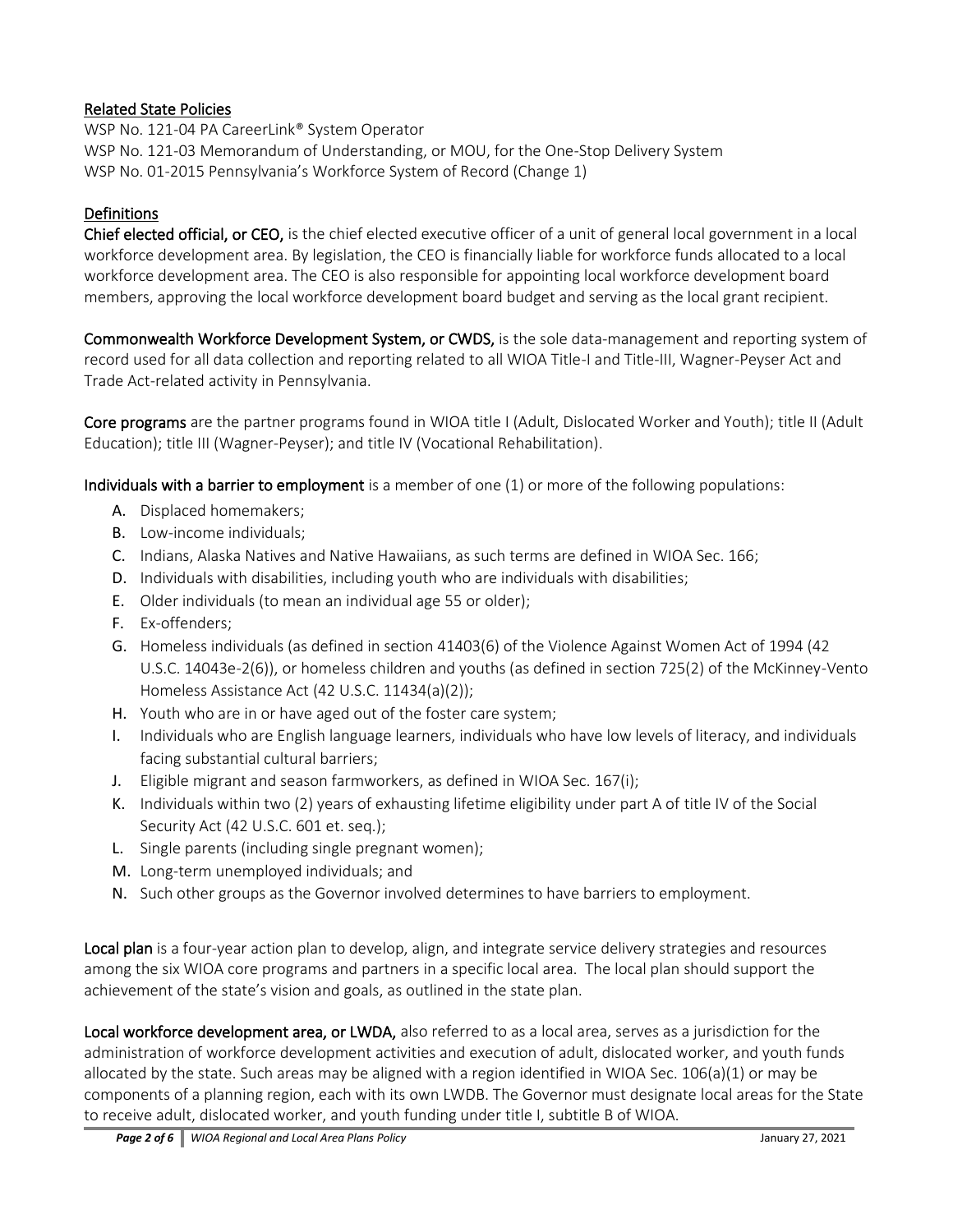Local areas are also the areas within which LWDBs oversee their functions, including strategic planning, operational alignment and service delivery design, and a jurisdiction where partners align resources at a sub-state level to design and implement overall service delivery strategies.

Local workforce development board(s), or LWDB, are regional entities created to implement the Workforce Innovation and Opportunity Act of 2014 (WIOA), which authorizes and funds employment and training programs in the United States. The LWDB's main role is to direct federal, state, and local funding to workforce development programs. Every community in Pennsylvania is associated with a LWDB. LWDBs develop workforce and regional strategies, as well as conduct and publish research on the needs of their regional economy. LWDBs also provide oversight and coordination of the workforce services provided in their region and the overall operation of the storefront delivery of these services at PA CareerLink<sup>®</sup> locations.

For each LWDB, a chief elected official (a county commissioner or the mayor of a major city) appoints members to sit on the LWDB. These appointed positions are unpaid. A majority of a LWDB's membership must come from private businesses. There are also designated seats for representatives of labor and educational institutions, such as community colleges.

Partnerships for regional economic performance, or PREP,is the Pennsylvania Department of Community and Economic Development's, or DCED, designated ten (10) regions designed for the purpose of long-term strategic economic development planning and investment throughout the commonwealth.

Pennsylvania CareerLink<sup>®</sup>/PA CareerLink<sup>®</sup> is the registered trademarked name of Pennsylvania's one-stop workforce development service-delivery system, including each one-stop center and public-facing aspects of the online job matching system used by individuals, job seekers, employers, program partners and providers, training providers and other stakeholders.

Pennsylvania Department of Labor & Industry, or L&I, is legally designated by the governor to serve as the state workforce agency.

Regional plan is a four-year action plan to develop, align, and integrate service delivery strategies and resources among the multiple local workforce development areas in the planning region. Regions are identified by the state, according to the requirements of WIOA Sec. 106(a) and 20 CFR 679.510, in order to align workforce development activities and resources with larger regional economic development areas and available resources. The regional plan must be consistent with the vision and goals of the state plan.

Required and additional partners are the entities that administer required programs or activities as described in WIOA Sec.  $121(b)(1)(B)$  and 20 CFR 678.400, or the additional programs as described in WIOA Sec.  $121(b)(2)(B)$ and 20 CFR 678.410 in a local area. Required programs and activities are mandated to be made available in the PA CareerLink® delivery system while additional programs may be made available if approved by the CEO and the LWDB. All partners must enter into a MOU with the LWDB.

Workforce Innovation and Opportunity Act, or WIOA, superseded the Workforce Investment Act of 1998 (WIA) and amended the Adult Education and Family Literacy Act, the Wagner-Peyser Act and the Rehabilitation Act of 1973. To help businesses and job seekers meet their needs, the workforce system established under WIOA is integrated by design. WIOA envisioned connecting businesses with job seekers, through meaningful partnerships among workforce, education, human services and economic development entities ensuring optimum results and resource leveraging. The law addresses job seekers' needs by establishing a workforce system delivering access to employment, education, training and support services to succeed in the labor market. Through the PA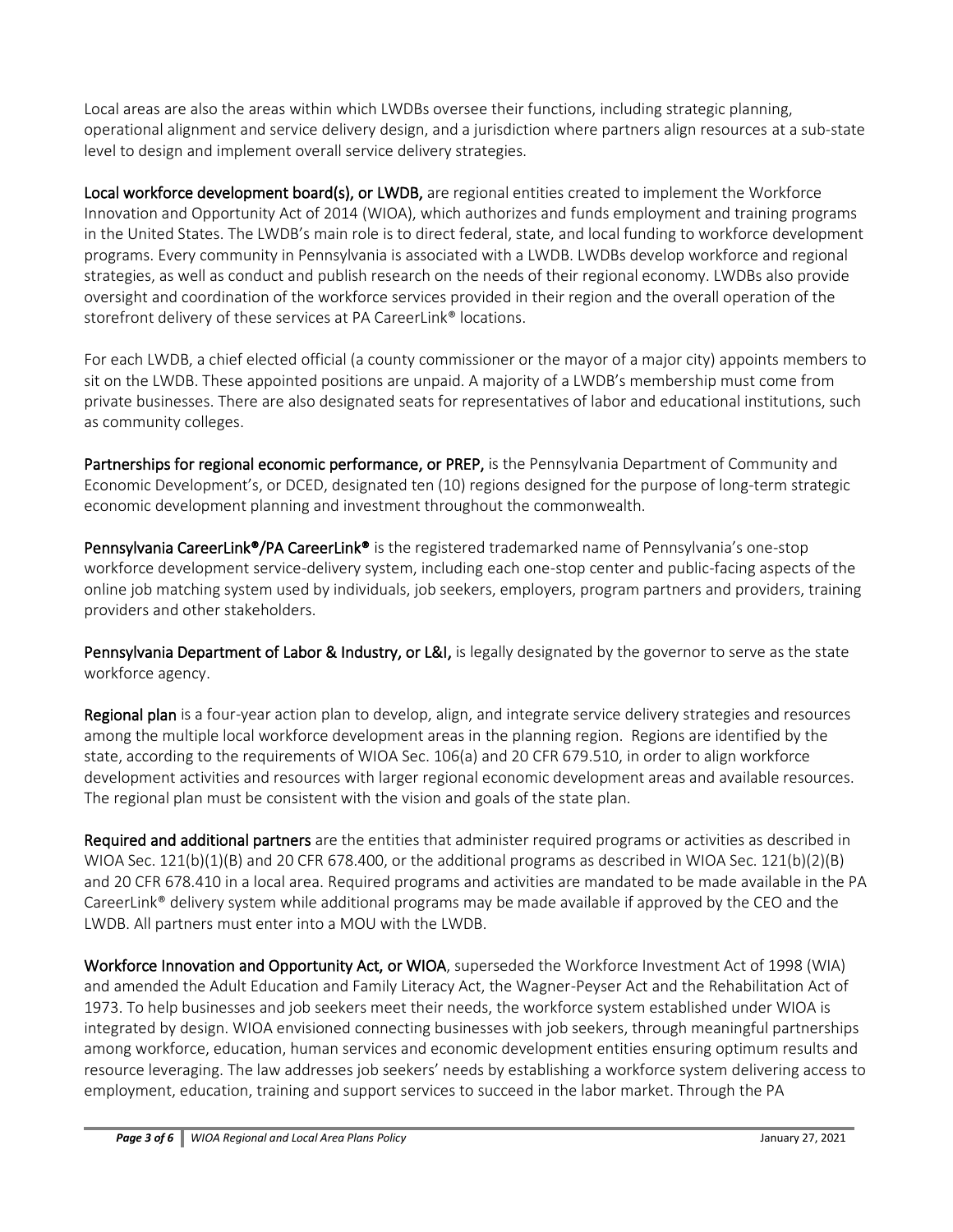CareerLink® one-stop system, WIOA addresses employers' needs by connecting them with skilled workers able to compete in the global economy.

# Procedures

# Regional and Local Area Planning Overview

Regional and local area plans provide the framework in defining how a designated area's workforce development system will achieve the purposes of WIOA. Preparation, development and submission of both plans occur every four years with subsequent review and modification, if applicable, two years after the plan's respective effective date as detailed in WIOA sections 102(c)(3) and 108(a). Original and modified regional and local area plans will be reviewed and recommended for the Governor's, or designee, approval based upon the requirements outlined in this policy, associated guidance and supporting documents. The effective date of the PY 2021-2024 WIOAregional and local area plans is July 1, 2021.

All regional and local area plan packages must be submitted electronically by a regionally designated single point of contact, or POC, to the Bureau of Workforce Development Administration's, or BWDA, Policy Coordination Services unit's resource account at [RA-LI-BWDA-Policy@pa.gov.](mailto:RA-LI-BWDA-Policy@pa.gov) A copy of the email must be sent to all LWDB chairpersons and CEOs within a region or local area and contain the subject line "[Region Name] WIOA Regional Plan" by close of business on the deadline indicated in this policy.

Regional and local area plan packages will be reviewed upon receipt. BWDA will notify the submitting LWDB's POC when the original plan or plan modification, if applicable, submission is received. BWDA may request clarifying information or provide feedback to revise the plan. If the plan/modification(s) is approved, the submitter will be directed to provide a "clean" version of the approved plan to BWDA so that it may be included with the approval letter. BWDA will email a letter notifying the submitting LWDB Executive Director, CEO and LWDB Chair of the disposition of the plan and/or modification (approval/denial). Refer to the associated guidance for additional direction.

# The submission deadline for the PY 2021-2024 WIOA plans is April 2, 2021.

# Resources

Fillable templates and other supporting documents required to be attached to the WIOA Local Plan are found at the L&I website [https://www.dli.pa.gov/Businesses/Workforce-Development/Pages/Pennsylvania's-Workforce-](https://www.dli.pa.gov/Businesses/Workforce-Development/Pages/Pennsylvania)[System-Directives.aspx,](https://www.dli.pa.gov/Businesses/Workforce-Development/Pages/Pennsylvania) below the posting of this policy.

- WIOA Regional and Local Area Plan Guide
- Appendix A: Supporting Information and Planning References
- Appendix B: WIOA Regional Plan Instructions
- Appendix C: WIOA Local Area Plan Instructions
- Appendix D: WIOA Regional Plan template
- Appendix E: WIOA Local Area Plan template, including Attestations
- Appendix F: Epilogue
- Required Supporting Documents:
	- o WIOA Plans Submission Checklist
	- o Submission Cover Letter template
	- o WIOA Plan Modification Forms
	- o Attachment 1 Local Area WIOA Title I Programs Performance Accountability template
	- o Attachment 2- Local Workforce Development System Organizational Chart model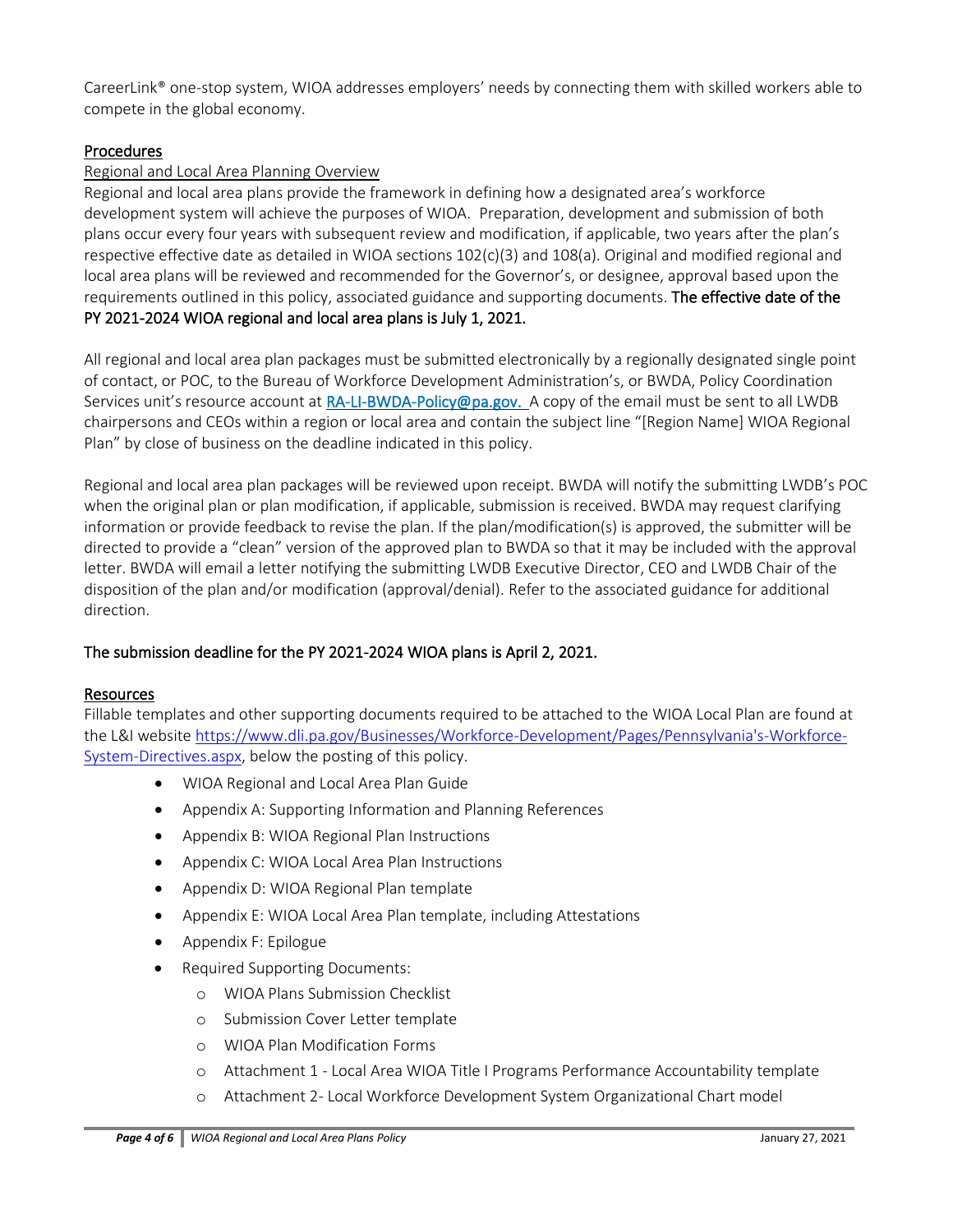- o Attachment 3 Local Workforce Development System Program Partner-Provider List template
- o Attachment 4 Local Workforce Development System Supporting Data template

# Supporting Information

Appendix A is a list of references used in the development of this policy and associated guidance which may provide additional information for implementation.

# Policy History

WIOA sets parameters for state's regional and local workforce development systems throughout the country, mandating resource sharing and alignment of priorities across multiple systems, programs, partners and providers to ensure a skilled workforce today and in the future. As described in Pennsylvania's *WIOA Combined State Plan*, workforce development systems in Pennsylvania invest in innovation, employer engagement, accountability structures and improved data to create a comprehensive workforce development system consistent with the governor's strategic vision. Collaboratively developed plans are best positioned to accomplish PA's goals and transcend the fragmentation of workforce development programs.

The regional and local area plans develop, align and integrate the area's job-driven workforce development systems, and provide the platform to achieve the area's vision, strategic goals and operational deliverables. A plan is only as effective as the partnerships that implement it. These plans require a shared understanding of an area's workforce development needs, a shared vision of how the public workforce development system can be designed to help meet those needs and a shared agreement on the key strategies to realize this vision. While both plans identify and describe related subjects, WIOA regional and local area plans do so from different vantage points.

| <b>Revision Date</b> | Author     | Description                                                     |
|----------------------|------------|-----------------------------------------------------------------|
| 1/28/2021            | L&I's BWDA | All responses to public comment incorporated and                |
|                      |            | corresponding content changes made.                             |
| 10/27/20             | L&I's BWDA | Structure exception clarification was added to prompt L3.1 in   |
|                      |            | Appendix C: Local Area Plans Instruction. Attestations were     |
|                      |            | updated to reflect the local area plan effective date and to    |
|                      |            | ensure Attestation components and documents, including local    |
|                      |            | workforce system policies, are reviewed and revised as to be    |
|                      |            | aligned with WIOA for the current planning cycle.               |
| 6/8/2020             | L&I's BWDA | Minor typographical and grammatical errors were corrected.      |
|                      |            | The entire policy was reformatted; most content remained the    |
|                      |            | same however was reorganized and separated into policy and      |
|                      |            | guidance. Clarification was added in the policy, guide and      |
|                      |            | modification forms that areas designated as a single local area |
|                      |            | region are excluded from submitting a regional plan. Former     |
|                      |            | Appendices B and C were renamed to D and E. Former              |
|                      |            | Appendices E, F and G were renamed to Attachments 1, 2 and      |
|                      |            | 3. Attachment 4: Supporting Data template was added to          |
|                      |            | reformat submitted local area plans. Supporting documents:      |
|                      |            | WIOA Plans Submission Checklist and Submission Cover Letter     |
|                      |            | template were added to provide LWDBs with additional            |
|                      |            | direction and clarification. The WIOA Plan Modification Forms   |
|                      |            | were revised to provide usage clarifications to LWDBs.          |
|                      |            | Additional regional and local plan prompts were added due to    |

# Summary of Changes